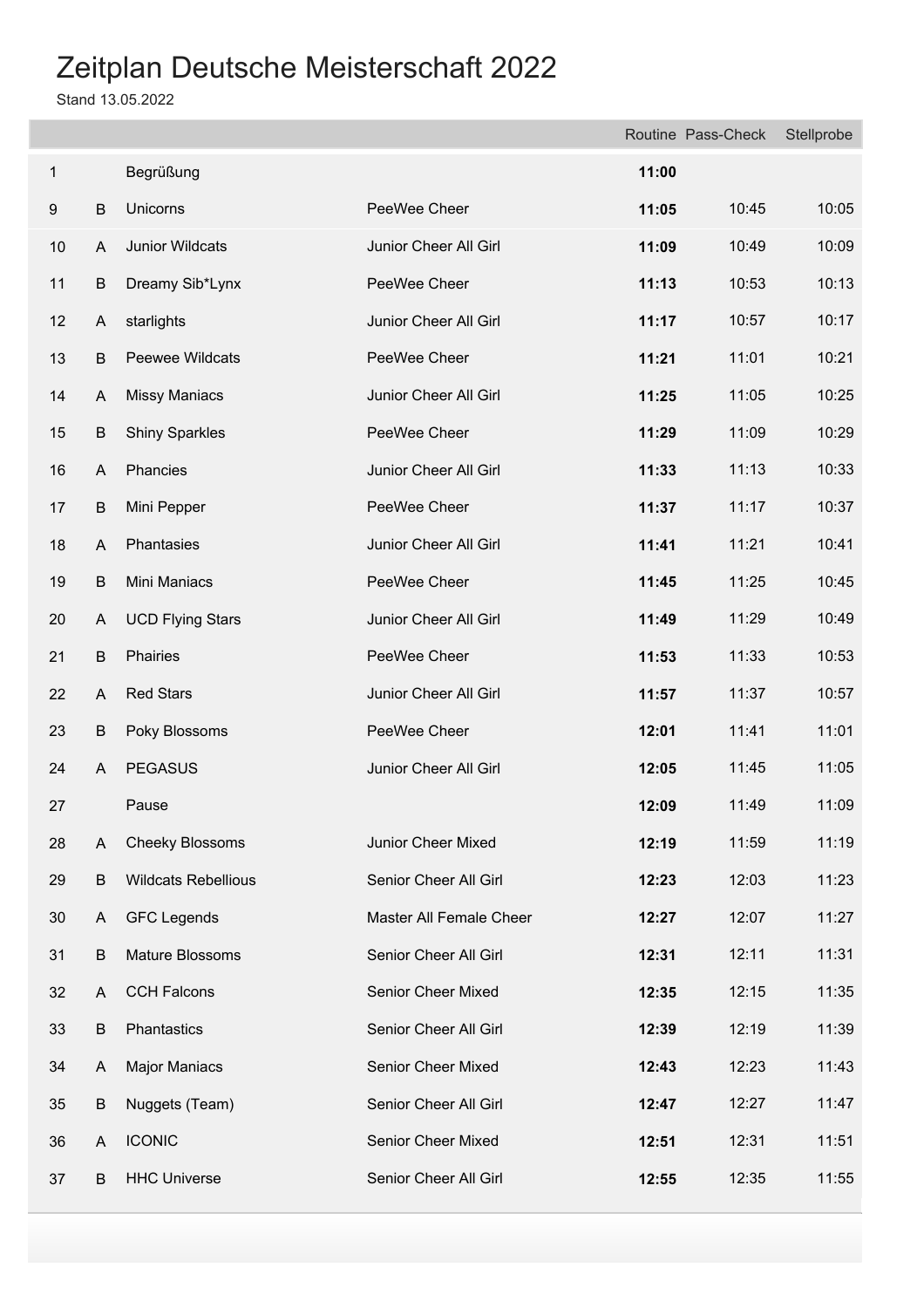|    |   |                            |                            |       | Routine Pass-Check | Stellprobe |
|----|---|----------------------------|----------------------------|-------|--------------------|------------|
| 38 | A | <b>Rising Phoenix</b>      | Senior Cheer Mixed         | 12:59 | 12:39              | 11:59      |
| 39 | B | <b>Red Pepper</b>          | Senior Cheer All Girl      | 13:03 | 12:43              | 12:03      |
| 49 |   | Pause                      |                            | 13:07 | 12:47              | 12:07      |
| 50 | B | SCG* unlimited             | Junior Groupstunt All Girl | 13:27 | 13:07              | 12:27      |
| 51 | A | <b>Little Pinkys</b>       | PeeWee Group Stunt         | 13:30 | 13:10              | 12:30      |
| 52 | B | <b>Pretty Hornets</b>      | Junior Groupstunt All Girl | 13:33 | 13:13              | 12:33      |
| 53 | A | Mini Lions                 | PeeWee Group Stunt         | 13:36 | 13:16              | 12:36      |
| 54 | B | <b>Mighty Maniacs</b>      | Junior Groupstunt All Girl | 13:39 | 13:19              | 12:39      |
| 55 | A | <b>Black Fox Cheer</b>     | PeeWee Group Stunt         | 13:42 | 13:22              | 12:42      |
| 56 | B | <b>Burning Glory</b>       | Junior Groupstunt All Girl | 13:45 | 13:25              | 12:45      |
| 57 | A | Goldies                    | PeeWee Group Stunt         | 13:48 | 13:28              | 12:48      |
| 58 | B | <b>Pink Passion</b>        | Junior Groupstunt All Girl | 13:51 | 13:31              | 12:51      |
| 59 | A | Flepper Pepper             | PeeWee Group Stunt         | 13:54 | 13:34              | 12:54      |
| 60 | B | <b>Black Scissors</b>      | Junior Groupstunt All Girl | 13:57 | 13:37              | 12:57      |
| 61 | A | <b>Crazy Cats Warriors</b> | Senior Groupstunt All Girl | 14:00 | 13:40              | 13:00      |
| 62 | B | <b>Electric Shock</b>      | Junior Groupstunt All Girl | 14:03 | 13:43              | 13:03      |
| 63 | A | Die NUGGETS                | Senior Groupstunt All Girl | 14:06 | 13:46              | 13:06      |
| 64 | B | X-Dream                    | Junior Groupstunt Mixed    | 14:09 | 13:49              | 13:09      |
| 65 | A | <b>BSV Blizzard</b>        | Senior Groupstunt All Girl | 14:12 | 13:52              | 13:12      |
| 66 | B | <b>SDC Black Warriors</b>  | Junior Groupstunt Mixed    | 14:15 | 13:55              | 13:15      |
| 67 |   | Pause                      |                            | 14:18 | 13:58              | 13:18      |
| 73 | A | <b>Flower Power</b>        | Senior Groupstunt All Girl | 14:23 | 14:03              | 13:23      |
| 74 | B | Eagles Five                | Senior Groupstunt Mixed    | 14:26 | 14:06              | 13:26      |
| 75 | A | Nuggets (GroupStunt)       | Senior Groupstunt All Girl | 14:29 | 14:09              | 13:29      |
| 76 | B | <b>Black Venom</b>         | Senior Groupstunt Mixed    | 14:32 | 14:12              | 13:32      |
| 77 | A | Frisia Golden Wings        | Senior Groupstunt All Girl | 14:35 | 14:15              | 13:35      |
| 78 | B | CAT-ix                     | Senior Groupstunt Mixed    | 14:38 | 14:18              | 13:38      |
| 79 | A | Saintsational Five         | Senior Groupstunt All Girl | 14:41 | 14:21              | 13:41      |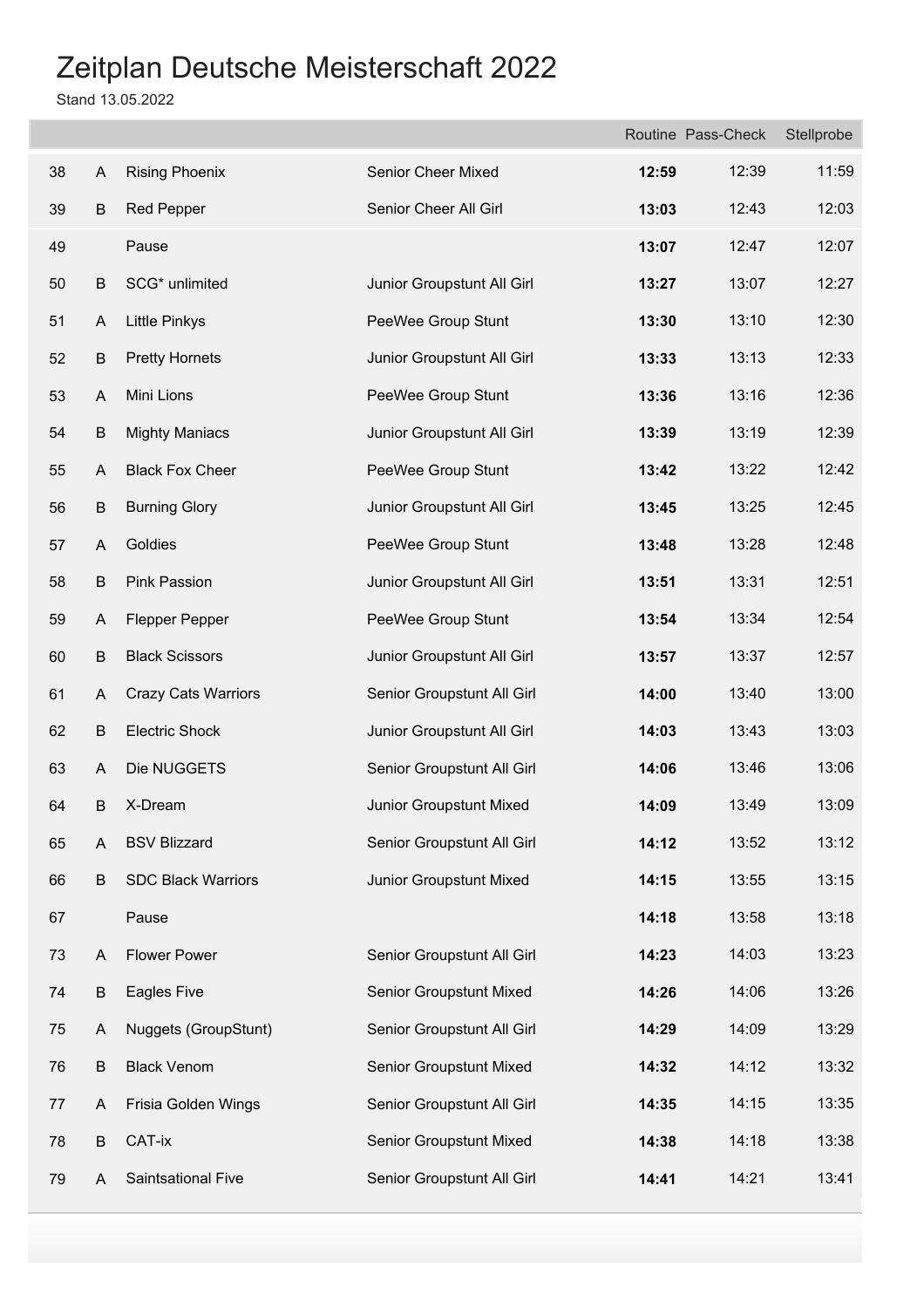|     |                         |                                 |                                  |       | Routine Pass-Check | Stellprobe |
|-----|-------------------------|---------------------------------|----------------------------------|-------|--------------------|------------|
| 80  | B                       | Juliana & Arthur                | Senior Partnerstunt Mixed        | 14:44 | 14:24              | 13:44      |
| 82  | B                       | KaJa (Kai & Jasmin)             | <b>Senior Partnerstunt Mixed</b> | 14:47 | 14:27              | 13:47      |
| 84  | B                       | Serenity                        | Senior Partnerstunt Mixed        | 14:50 | 14:30              | 13:50      |
| 86  | B                       | Maily & David                   | Senior Partnerstunt Mixed        | 14:53 | 14:33              | 13:53      |
| 99  |                         | Pause                           |                                  | 14:56 | 14:36              | 13:56      |
| 100 | $\overline{\mathsf{A}}$ | Junior Cats                     | Junior CheerDance                | 15:16 | 14:56              | 14:16      |
| 101 | B                       | <b>Black Cats</b>               | PeeWee PomDance                  | 15:20 | 15:00              | 14:20      |
| 102 | A                       | <b>Pink Diamonds</b>            | Junior CheerDance                | 15:24 | 15:04              | 14:24      |
| 103 | $\sf B$                 | <b>Blue Twinkles</b>            | PeeWee PomDance                  | 15:28 | 15:08              | 14:28      |
| 104 | A                       | <b>Blue Sparks</b>              | Junior PomDance                  | 15:32 | 15:12              | 14:32      |
| 105 | $\sf B$                 | <b>Frozen Starlets</b>          | PeeWee PomDance                  | 15:36 | 15:16              | 14:36      |
| 106 | A                       | Junior Starlets                 | Junior PomDance                  | 15:40 | 15:20              | 14:40      |
| 107 | $\mathsf B$             | <b>Shooting Stars</b>           | Senior PomDance                  | 15:44 | 15:24              | 14:44      |
| 108 | A                       | Emma & Samantha                 | Junior CheerDance Double         | 15:48 | 15:28              | 14:48      |
| 109 | B                       | <b>Starlets Cheerleader</b>     | Senior PomDance                  | 15:51 | 15:31              | 14:51      |
| 110 | A                       | Rayén & Kamand                  | PeeWee CheerDance Double         | 15:55 | 15:35              | 14:55      |
| 111 | B                       | <b>Six Shooters</b>             | Senior PomDance                  | 15:58 | 15:38              | 14:58      |
| 112 | A                       | Nele & Viktoria                 | PeeWee CheerDance Double         | 16:02 | 15:42              | 15:02      |
| 113 | B                       | Marie & Finja                   | Senior CheerDance Double         | 16:05 | 15:45              | 15:05      |
| 114 | A                       | Double Trouble                  | PeeWee CheerDance Double         | 16:08 | 15:48              | 15:08      |
| 115 | B                       | Linda & Janina                  | Senior CheerDance Double         | 16:11 | 15:51              | 15:11      |
| 116 | A                       | Anja & Janina                   | <b>Masters PomDance Double</b>   | 16:14 | 15:54              | 15:14      |
| 117 | B                       | Red Hot Chilli MamaZ            | Senior CheerDance Double         | 16:17 | 15:57              | 15:17      |
| 118 | A                       | Tina & Jenny                    | Masters PomDance Double          | 16:20 | 16:00              | 15:20      |
| 119 | B                       | Lisa & Lena                     | Senior PomDance Double           | 16:23 | 16:03              | 15:23      |
| 120 | A                       | Old but Gold (Miriam & Tatjana) | Masters UrbanCheer Double        | 16:26 | 16:06              | 15:26      |
| 121 | B                       | Nathalie & Jay                  | Senior PomDance Double           | 16:29 | 16:09              | 15:29      |
| 122 | A                       | Fiona & Vivien                  | Junior PomDance Double           | 16:32 | 16:12              | 15:32      |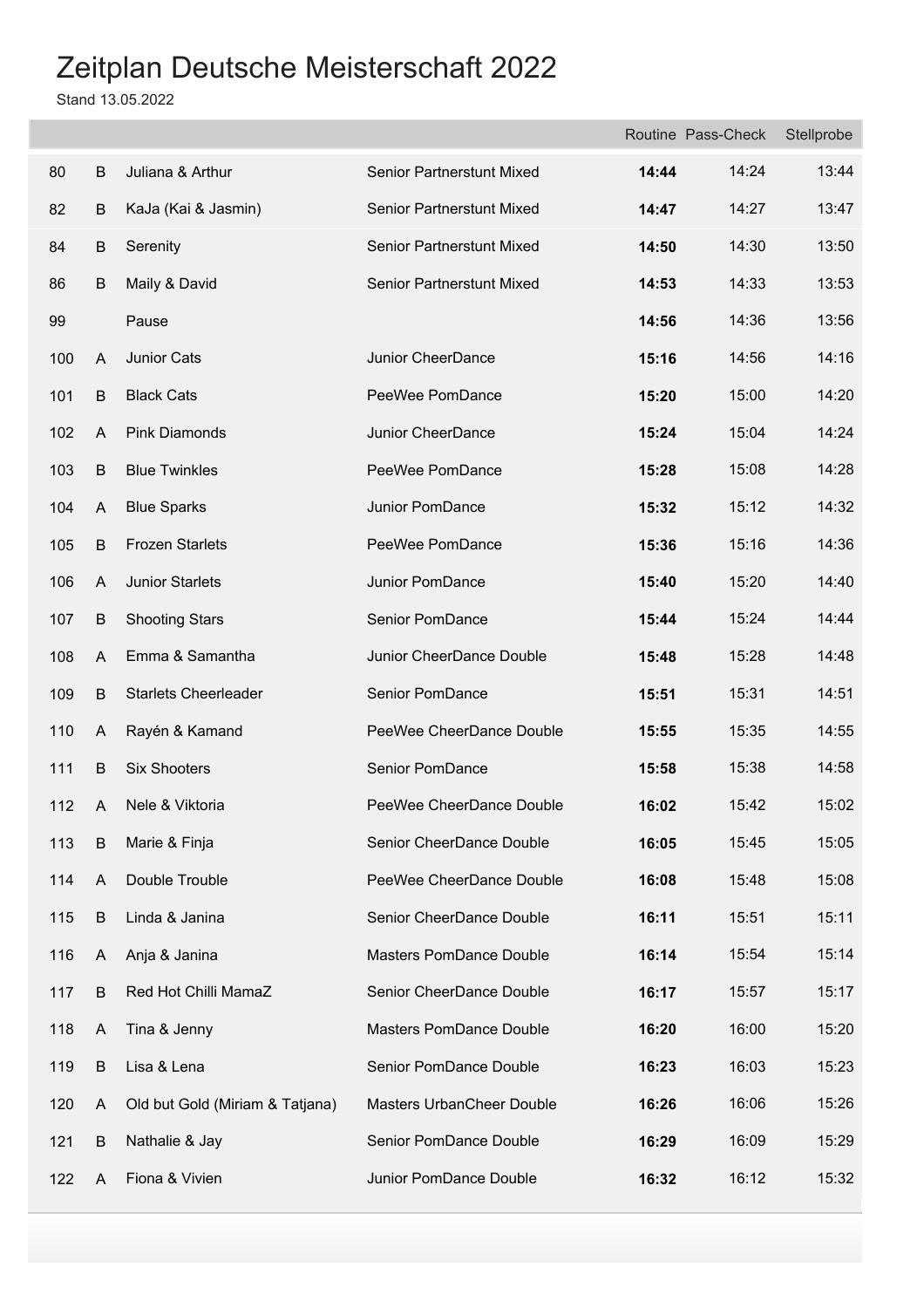|     |         |                             |                          |       | Routine Pass-Check | Stellprobe |
|-----|---------|-----------------------------|--------------------------|-------|--------------------|------------|
| 124 |         | Pause                       |                          | 16:35 | 16:15              | 15:35      |
| 125 | B       | Romina & Rike               | Senior PomDance Double   | 16:40 | 16:20              | 15:40      |
| 126 | A       | Wanessa & Jennifer          | Junior PomDance Double   | 16:43 | 16:23              | 15:43      |
| 127 | B       | Dancing Glory               | Senior PomDance Double   | 16:46 | 16:26              | 15:46      |
| 128 | A       | Ariana & Emily              | Junior PomDance Double   | 16:49 | 16:29              | 15:49      |
| 129 | $\sf B$ | <b>Prancing Cats</b>        | Senior CheerDance        | 16:52 | 16:32              | 15:52      |
| 130 | A       | Junior Cats                 | Junior UrbanCheer        | 16:56 | 16:36              | 15:56      |
| 131 | $\sf B$ | <b>Blue Lightnings</b>      | Senior CheerDance        | 17:00 | 16:40              | 16:00      |
| 132 | A       | Saintastic Dancer           | Junior UrbanCheer        | 17:04 | 16:44              | 16:04      |
| 133 | $\sf B$ | Maria & Charlotte           | PeeWee PomDance Double   | 17:08 | 16:48              | 16:08      |
| 134 | A       | Goldrush (Anais & Nele)     | Senior UrbanCheer Double | 17:11 | 16:51              | 16:11      |
| 135 | $\sf B$ | Chiyo & Lajla               | PeeWee PomDance Double   | 17:14 | 16:54              | 16:14      |
| 136 | A       | Emelie & Alina              | Senior UrbanCheer Double | 17:17 | 16:57              | 16:17      |
| 137 | B       | Lucy & Ronja                | PeeWee PomDance Double   | 17:20 | 17:00              | 16:20      |
| 138 |         | Pause                       |                          | 17:23 | 17:03              | 16:23      |
| 146 | A       | Golddust (Lea & Nora)       | Senior UrbanCheer Double | 17:28 | 17:08              | 16:28      |
| 147 | B       | <b>LIGHTLYNX</b>            | PeeWee UrbanCheer Double | 17:31 | 17:11              | 16:31      |
| 148 | A       | Lena & Nuka                 | Senior UrbanCheer Double | 17:34 | 17:14              | 16:34      |
| 149 | B       | Olivia & Veronika           | PeeWee UrbanCheer Double | 17:37 | 17:17              | 16:37      |
| 150 | A       | Reloaded                    | <b>Masters PomDance</b>  | 17:40 | 17:20              | 16:40      |
| 151 | B       | Goldies (Lina & Nalanie)    | PeeWee UrbanCheer Double | 17:44 | 17:24              | 16:44      |
| 152 | A       | <b>Blue Thunderstorm</b>    | <b>Masters PomDance</b>  | 17:47 | 17:27              | 16:47      |
| 153 | B       | Carnage Cats                | Senior UrbanCheer        | 17:51 | 17:31              | 16:51      |
| 154 | A       | Taskforce                   | Junior UrbanCheer Double | 17:55 | 17:35              | 16:55      |
| 155 | B       | <b>Saintsational Dancer</b> | Senior UrbanCheer        | 17:58 | 17:38              | 16:58      |
| 156 | A       | Lilith & Miley              | Junior UrbanCheer Double | 18:02 | 17:42              | 17:02      |
| 157 | B       | <b>Nuggets</b>              | Senior UrbanCheer        | 18:05 | 17:45              | 17:05      |
| 158 | A       | Linn & Nina                 | Junior UrbanCheer Double | 18:09 | 17:49              | 17:09      |